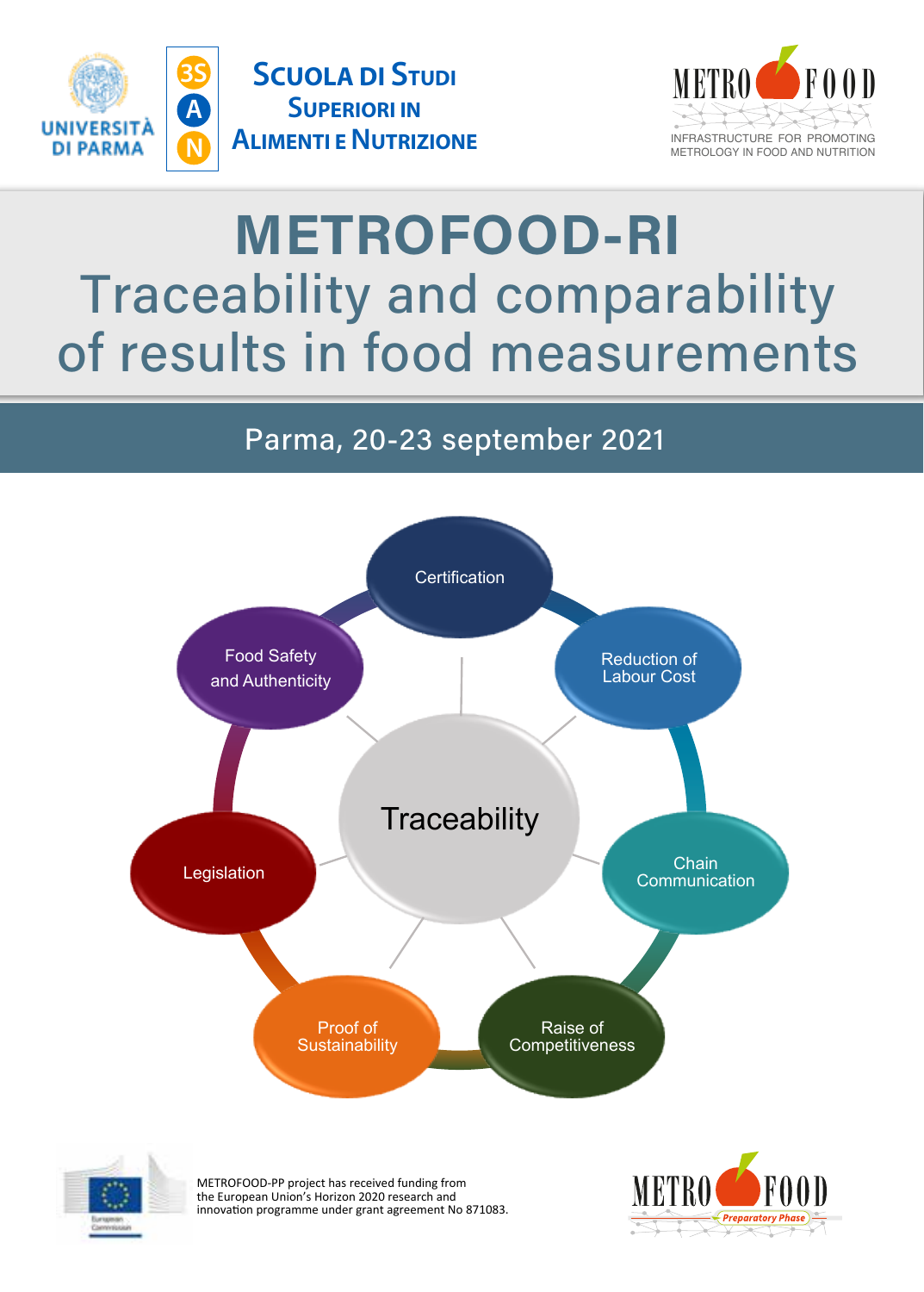Metrology, "the science of measurement, embracing both experimental and theoretical determinations at any level of uncertainty in any field of science and technology" (BIPM Bureau International des Poids et Mesures, 2017), has always played a key role in the development and validation of analytical methodologies for the realization of measurements to the highest level of accuracy and traceability to internationally recognized standards. In addition, metrology provides the tools to make measurement results reliable and comparable, being comparability based on known uncertainties which in turn are based on traceability to recognized references.

Effective food control systems are essential for implementation of the legislation concerning public health and consumer protection, considered the obligations of governments towards the World Trade Organization. The Regulation (EU) 2017/625 on official controls stipulates the need for validated scientific methods in designated official laboratories and establishes European Union and National Reference Laboratories. By combining a metrological approach with the needs identified by these laboratories, reliable information can be shared to prevent food-related emergencies caused by food contaminations or frauds.

In this context, there is a need to address specific concerns in food science in a coordinated way to reduce uncertainties and improve the reproducibility of food analyses. Besides the European Metrological Infrastructure consisting of the National Metrology Institutes and EURAMET, the EU Joint Research Centre - Directorate F, the European cooperation for Accreditation (EA) and the Standardisation Bodies (ISO, CEN), there is an urgent need to realize coordination and synergies especially for Metrology in Food and Nutrition. To this aim the European infrastructure METROFOOD-RI (ESFRI Roadmap 2018 - Domain Health and Food) aims at promoting metrology in food and nutrition by providing services, comprising an important cross-section of highly interdisciplinary and interconnected fields throughout the food value chain, including agrifood, sustainable development, food safety, quality, traceability and authenticity, environmental safety, and human health.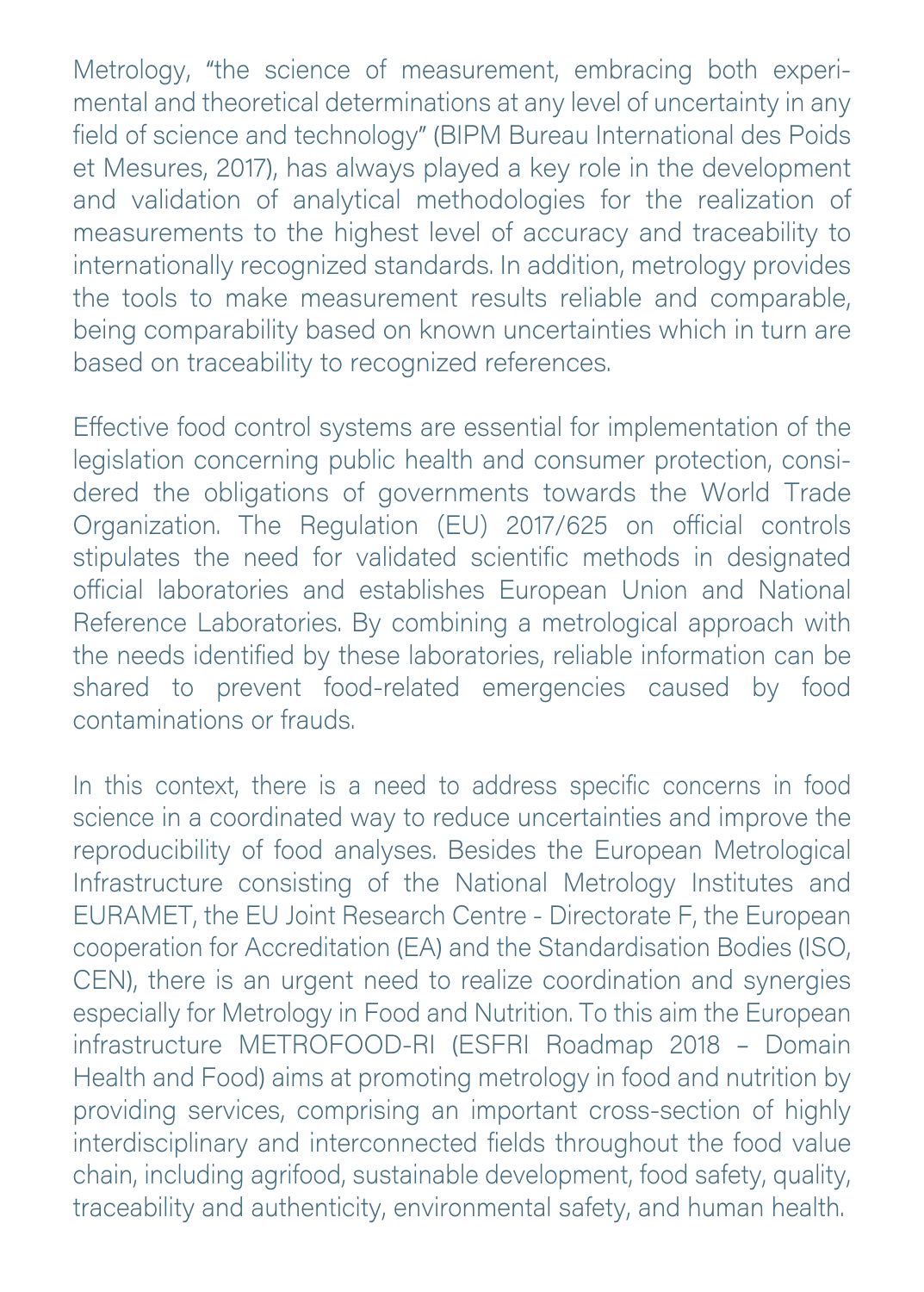The Course deals with the role and application of metrology in food quality and safety, as in food fraud and authenticity. It is aimed at training personnel with specific methodological and procedural skills related to the following topics:

- · quality assurance and metrological traceability of chemical and biological measures in assessing the quality, safety and authenticity of food
- quality control to support the reliability of the determinations for food analysis, Proficiency Testing and the role of the National Metrology Institutes
- method validation and measurement uncertainty
- · reference materials and their role in food analysis to establish traceability and comparability of measurement results
- metrology and standardization of nanomaterials for the food industry and European regulations

The course is addressed to early career scientists, scientists and technicians, directors, managers and laboratory operators, quality managers, consultants, auditors of quality management systems in laboratories.

Simultaneous online and face-to-face course.

Class of 50 students (25 online students, 25 face-to-face students).



# Food Quality, Safety and Authenticity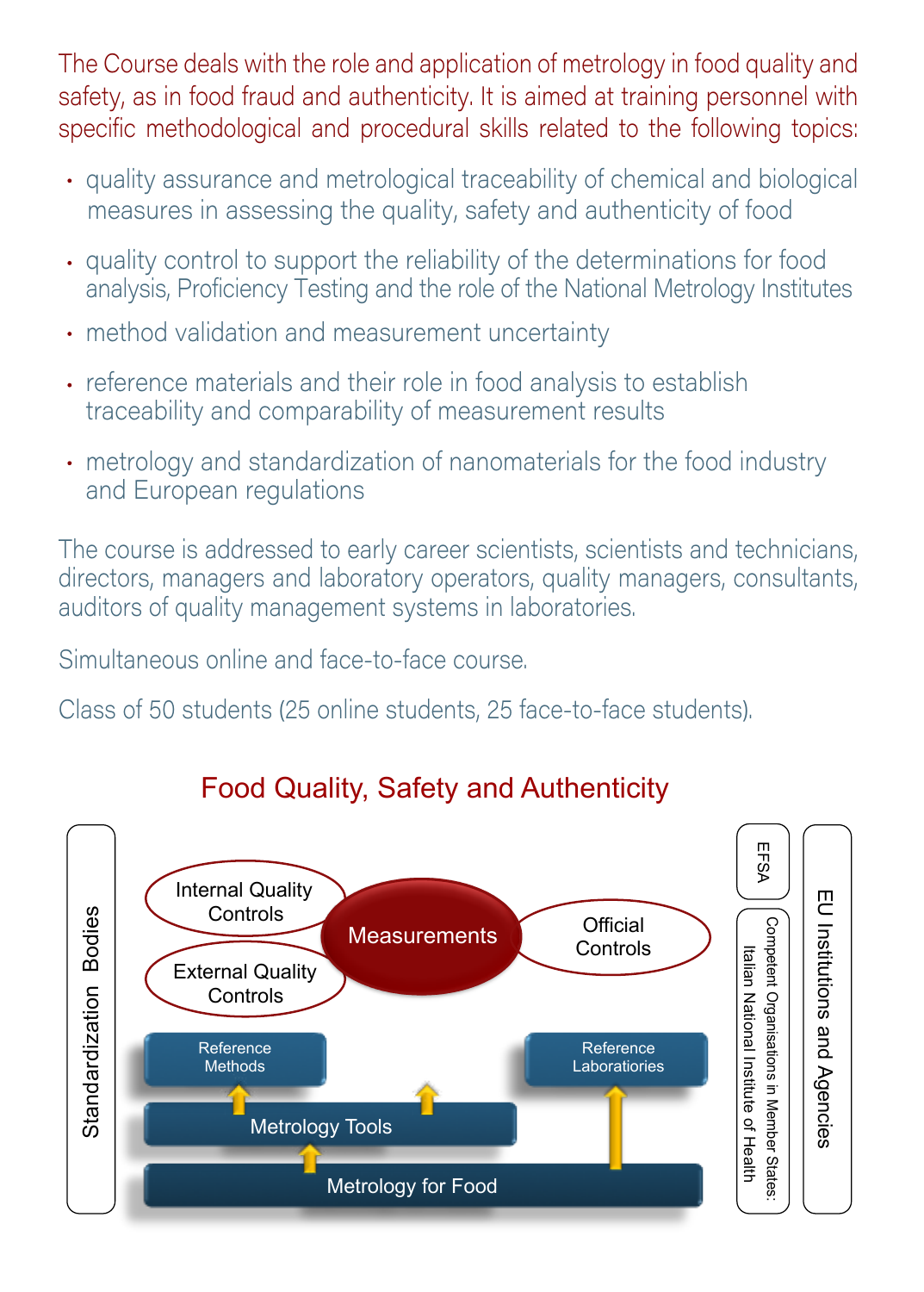## **METROFOOD-RI**

#### Traceability and comparability of results in food measurements

## **Topics**

#### **Food Metrology**

- METROFOOD-RI: a research infrastructure for metrology services in food and nutrition
- Analytical quality assurance and metrological traceability of measurement data in food safety assessment: advances in analytical systems
- Ensuring aspects of food integrity by metrology
- Improve the quality of measurement results in food analysis: the role of a National Metrology Institutes
- Establishing traceability and comparability of measurement results by Certified Reference Materials
- Method validation in food analysis

#### Assuring the quality of analytical data in food analysis

- Quality control in support of the reliability of food analysis
- Compliance with legal requirements and measurement uncertainty in food analysis
- Proficiency Testing for the food sector: the role of the European Union and National Reference | aboratories

#### **Food Fraud and Authenticity**

- Reference materials and calibration for stable isotope ratio analysis in food
- Stable isotope metrology in food science
- Chemometrics in food characterization and authentication
- Food industry applications and challenges in moving between targeted and non-targeted mass spectrometry methods for food fraud analysis
- Rheological tests a tool for improving food quality used by food industry
- Collaborative studies for the identification of relevant targets for food authenticity

#### **Food Quality and Safety**

- EFSA's contribution to safe and sustainable food systems
- The importance of metrology and standardization of nanomaterials for food industry and regulatory authorities in Europe
- Nanomaterials in food: traceability and comparability of analytical measurements as prerequisites for food safety

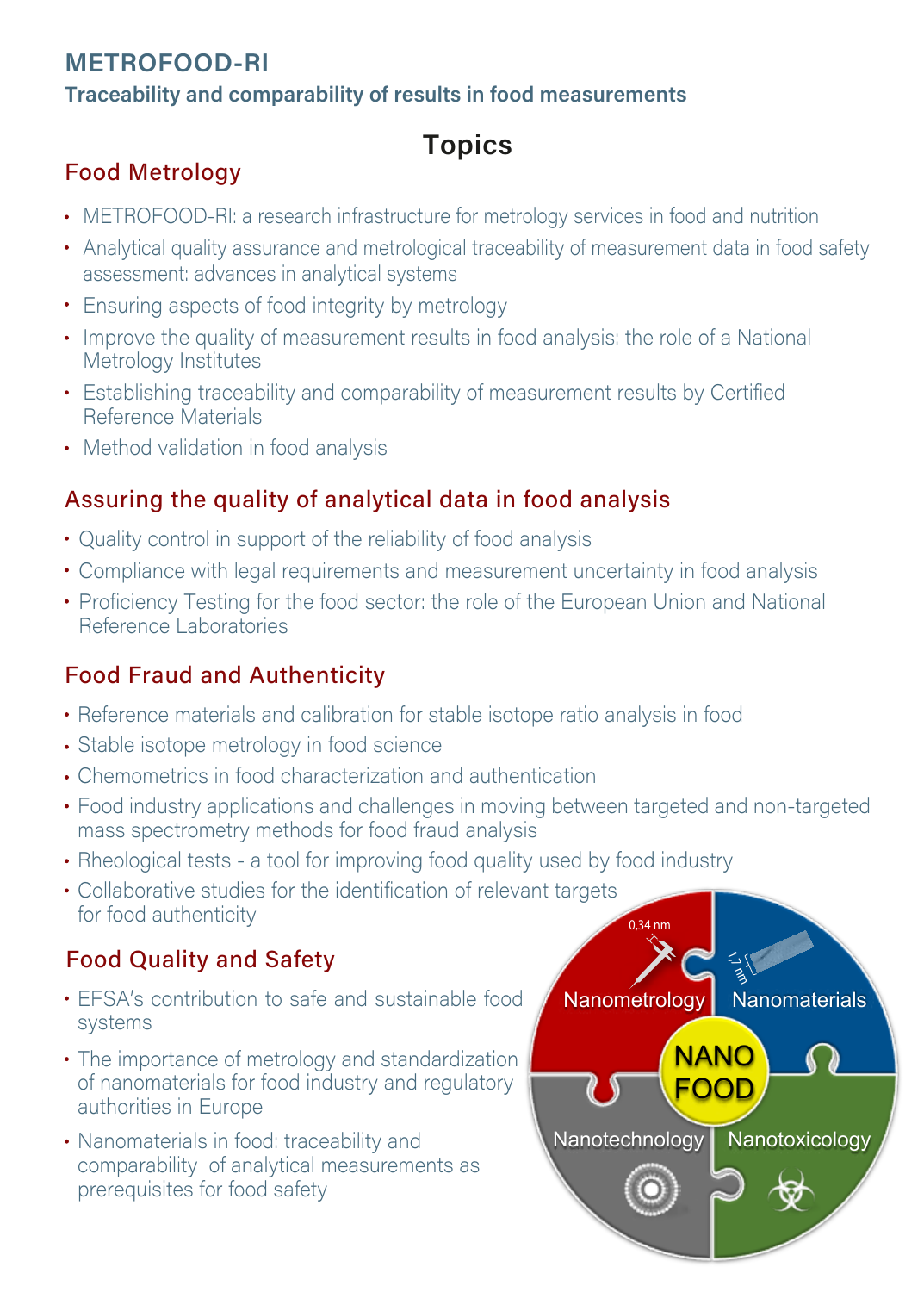METROFOOD-RI: Traceability and comparability of results in food measurements





INFRASTRUCTURE FOR PROMOTING METROLOGY IN FOOD AND NUTRITION

#### **COORDINATOR**

Prof Maria Careri Full Professor of Analytical Chemistry, University of Parma

#### **SCIENTIFIC COMMITTEE**

Prof. Maria Careri Scientific PI representing University of Parma in METROFOOD-RI

Dr. Claudia Zoani Coordinator of METROFOOD-RI, ENEA, Rome

Prof. Daniele Del Rio President of School of Advanced Studies on Food and Nutrition, University of Parma

Prof. Federica Bianchi President of the Postgraduate University Course "Quality Control and Quality Management System in Testing Labs", University of Parma

Dr. Andrea M. Rossi Technologist, National Metrology Institute (INRIM), Turin

Prof. Michael Rychlik Head of the Chair of Analytical Food Chemistry, Technical University of Munich

Dr. Isabel Castanheira Principal Researcher, National Institute of Health (INSA), Lisbon

Dr. Nastasia Belc General Director, National Institute of Research & Development for Food Bioresources (IBA). Bucharest

Dr. Michele Suman Head of Food Safety & Authenticity Area, Advanced Research Labs, Barilla SpA, Parma

Dr. Filippo Trifiletti General Director of Accredia, Rome

Dr. Elke Anklam Principal Advisor, Joint Research Centre, European Commission

Dr. Stef Bronzwaer Research Coordinator, EFSA European Food Safety Authority, Parma